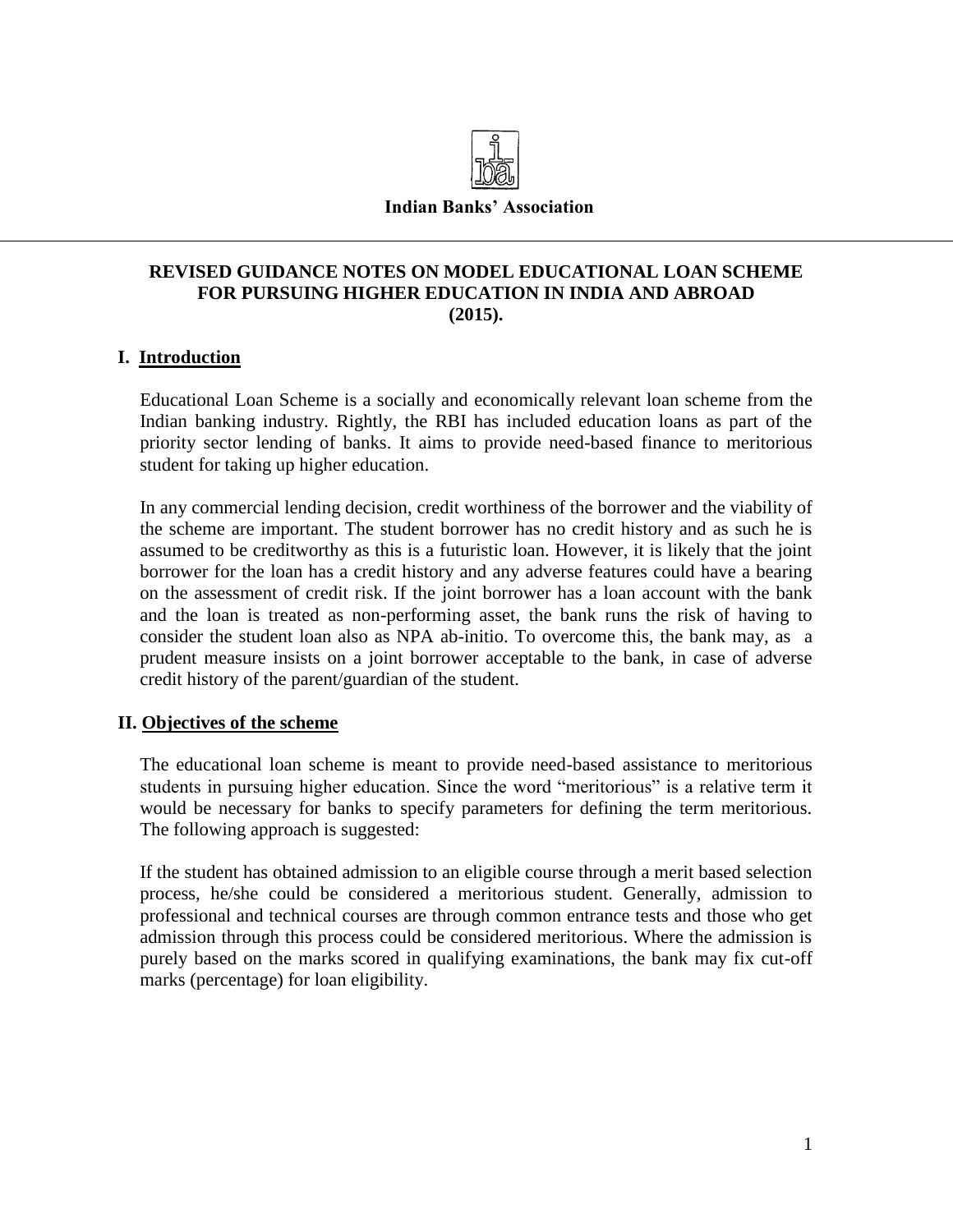Very often enquiries are made whether the model scheme covers students who are getting admission against management quota. Management seats or management quota refers to the seats in private education institutions for which the management has discretion to give admission on factors other than merit. Usually, out of permitted seats for the batch, a certain percentage is earmarked to be filled from State level merit list and the rest are allowed to be filled by the management at their discretion.

Usually for the management seats the only requirement would be passing of the qualifying examination with certain minimum stipulated marks. It is logical to interpret that these seats do not qualify for being called "meritorious"

 Banks have reported certain cases where the employment potential would not justify the fee structure for management seats from the point of repayment of the loan being sought. Hence, any loan considered by banks for students getting admission under management quota would be outside the model scheme. Banks may fix appropriate terms and conditions for such loans. However, a student getting admission offer under merit quota may choose to take up a course under management quota as a personal preference. Such students may be sanctioned loans under this Model Scheme.

### **III. Applicability of the Scheme**

The Model Scheme has been developed for the benefit of the member banks of the Association. However, other banks and financial institutions can also adopt the model without reference to the Association.

### **IV. Eligibility Criteria**

### **IV.i. Student Eligibility**

For the purpose of this scheme higher education is defined as studies taken up after completion of higher secondary school i.e. ten plus two stage. The need for bank loan scheme came for discussion in the country for meeting higher levels of fees charged by private managements for technical and professional courses consequent to ban on capitation fee. However, in the model scheme a generalized definition has been adopted for higher studies for wider coverage. It is expected that the banks will decide on the courses for which they will be giving student loans based on employability and consequent ability to repay the loan.

References are often made about the eligibility of students pursuing employment oriented courses like teachers training courses and 3-year technical diploma courses in polytechnic institutions after completion of  $10<sup>th</sup>$  standard. It is clarified that banks are free to include such employment-oriented courses as eligible course provided they are offered by approved/recognized colleges/institutions. The 3 year diploma courses are also covered as eligible courses under "IBA Model Loan Scheme for Vocational Education and Training".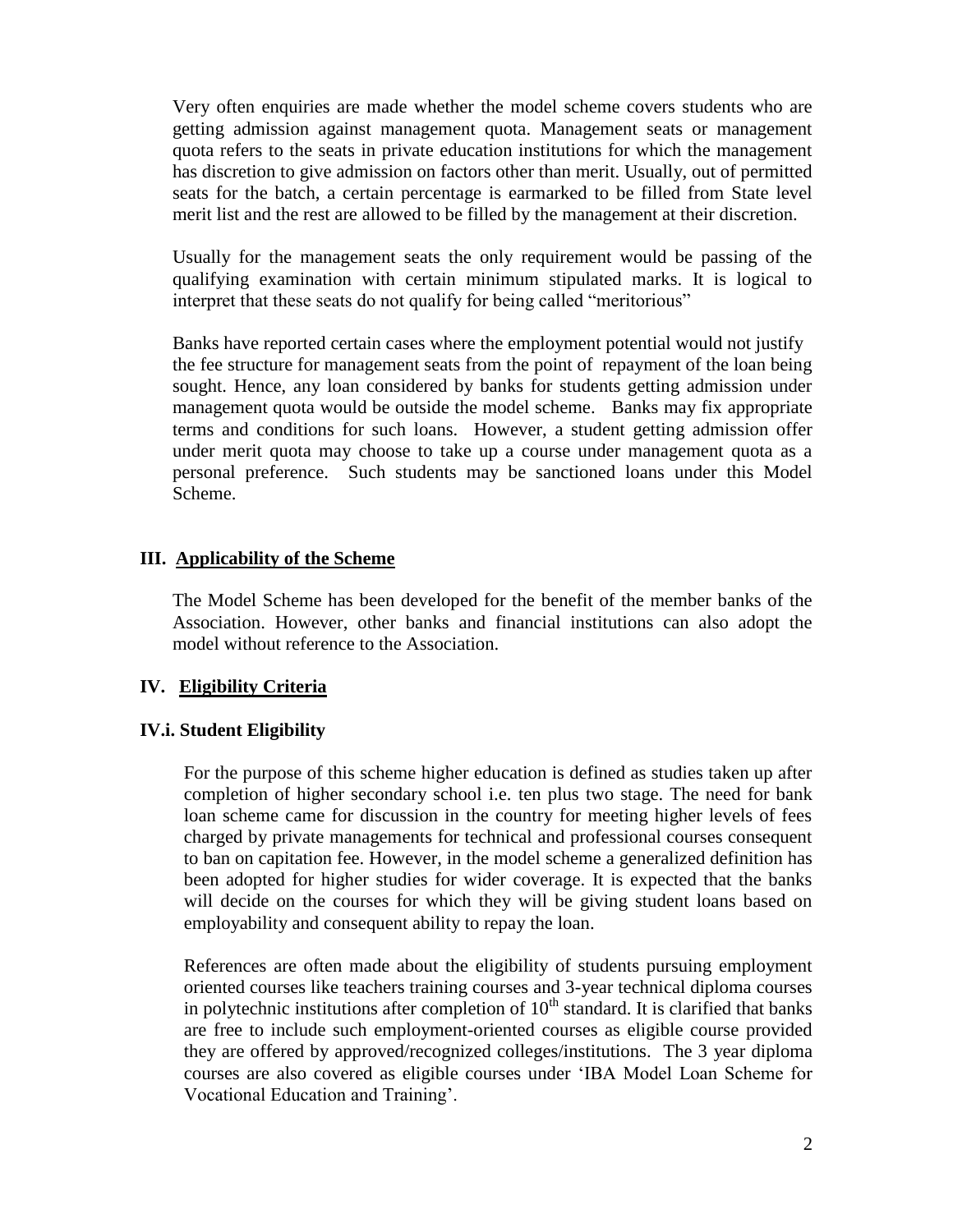It need to be noted that while the Central Sector Interest Subsidy Scheme of MoHRD is based on "IBA Model Educational Loan Scheme", the subsidy is applicable only for loans given for Professional and Technical courses (after  $12<sup>th</sup>$ standard) in India.

# **IV.ii. Courses eligible**

# **a. Studies in India**

The list of courses given in the model scheme is purely indicative in nature. The important thing is that the course is approved / recognized by the designated academic authority/regulatory body for the stream of study concerned.

Links to the web sites of the University Grants Commission (UGC), All India Council for Technical Education (AICTE) and the Ministry of HRD (MoHRD) have been provided in the model scheme to serve as guidance on courses and approving authorities for various courses, which fall within the definition of higher studies.

Banks may prepare and publish a list of eligible courses they would consider for sanctioning of student loans. Since employability of students on the completion of the course is an important consideration for loan approval, banks may consider introducing a system of assessing the employability of students through the campus placements system. Details such as percentage of final year students getting job offers through campus placement, average salary offers etc. may be collected in respect of colleges / institutions from which most loan applications were received in the past for evaluation of employability of students. This exercise should be done on an on going basis to reflect the current status.

Since employability is the main criteria for decision making, it would be in order for banks to consider financing for studying part-time courses (evening classes or otherwise).

Job oriented specialized programmes like maritime courses which are offered in collaboration with foreign institutions may not be having recognition in India. However, if the placement record of such institution gives confidence about employability, banks may, at their discretion consider financing such courses.

Similarly, financial assistance for pursuing research work could also be considered for financing on merit.

# Note:

While evaluating employability and repayment possibilities, banks should take into consideration, availability of interest subsidy under the MoHRD Central Sector Scheme introduced w.e.f. 1.4.2009. Under the scheme, the Central Govt.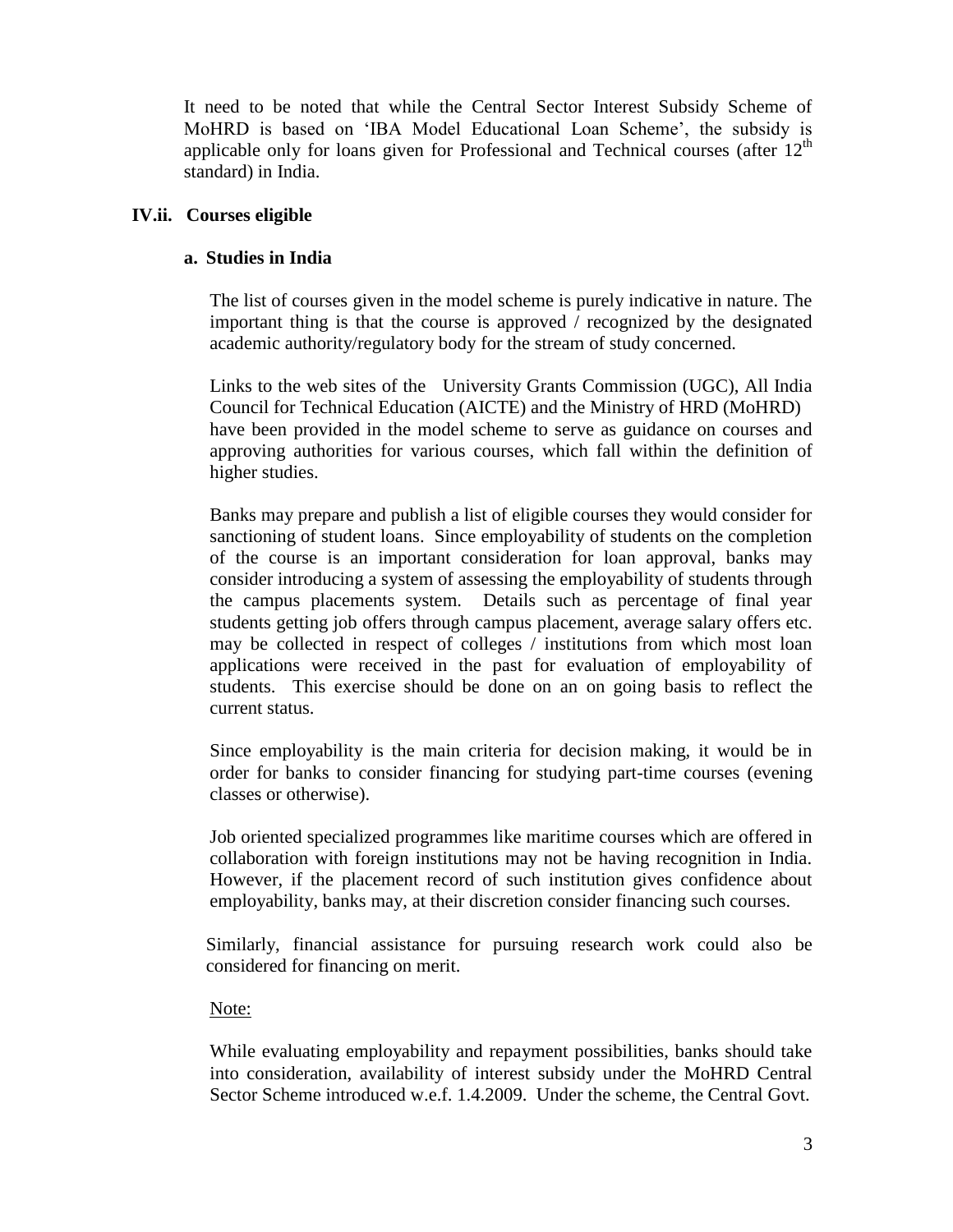subsidises 100% of the loan"s interest during the study period and subsequent moratorium period before commencement of repayment. It is expected that the interest subsidy could bring the EMI for repayment by as much as 30 to 40%. The student hailing from economically weaker section family would benefit from this scheme.

# **b. Studies Abroad**

Diploma courses and certificate courses have not been included as eligible courses for the scheme. Post graduate studies leading to PG degrees and PG diplomas offered by reputed institutes/universities only will be covered by the scheme. Assessment of employment potential or future prospects is very important criterion considering the higher cost of studies involved. The web link given in the scheme is for guidance and there could be other links/sources giving such useful information.

### **c. Expenses considered**

The Model scheme is aimed at meeting all genuine study expenses of a student required to complete the study undertaken. It needs to be noted that sometimes, the fee structure varies with type of college/institution within the same State for a given course. The fees charged by the government colleges/institutes are generally the lowest, with higher fees permitted in aided private colleges/institutions; fee structure being highest in unaided private colleges/institutes. Sometimes the difference between the lowest and highest fee structure levied for the same course by different colleges/institutions is too high to give comfort to a banker in taking credit decision as employment prospects remain same. A practical approach would be to consider approved fee structure for merit quota seats in all colleges/institutions, provided banks are satisfied about repayment prospects on employment.

### **d. Rating as an assessment tool**

Banks could use rating of education institutions and student as a tool for targeting students borrowers and improving asset quality. External data on rating of various education institutions may be available in public domain. The track record of the institution in terms of percentage placement and average emoluments offered to passing out student would be useful information in creating rating matrix. Similarly, along with the rating of institutions, banks could also attempt rating of students. Academic record and ranking in the selection test would be core for the initial rating. To this, the academic record during the study period could be added to revise the students rating from year to year. Students getting admission to highly rated institutions and students who have high rating for themselves could be offered loans with lower rate of interest.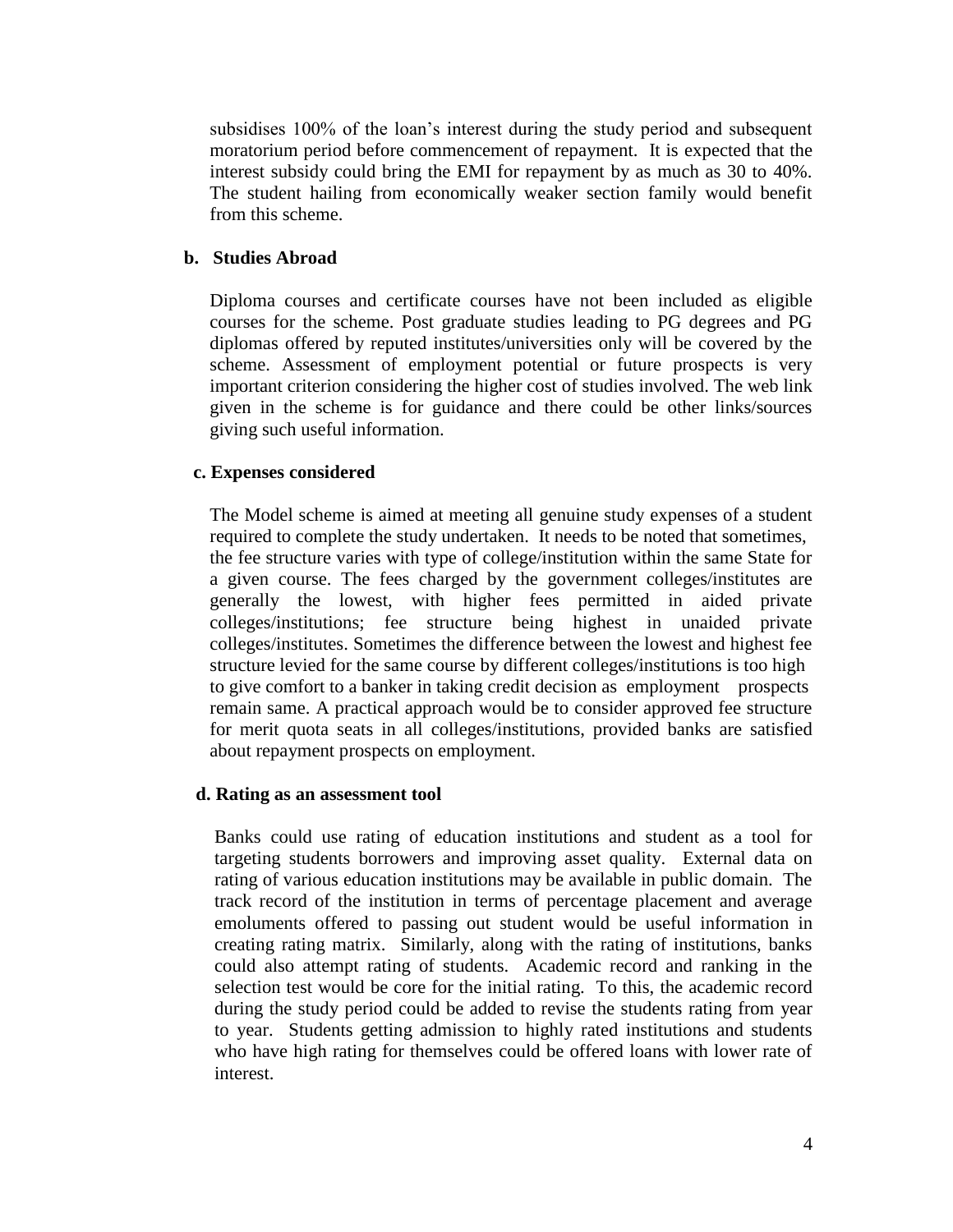Besides weightage to ranking of institute and merit of students ranking of courses offered by the educational institution be done on the basis of placements record of the institution concerned.

### IV.iii **Design elements for classification of education loans**

Rating of education institutions is recognized as an assessment tool. As detailed in IV ii (d) banks could use rating of education loan institutions and student as a tool for targeting student borrowers and improving asset quality. For meritorious students taking up education in rated institutions there is a case for ensuring hassle free sanction of loan with improved terms and conditions considering better employability and probability of prompt repayment. Keeping this in view banks are advised to classify the student loans in the three categories viz. a) Loans to students admitted to top rated institutions b) Loans to students admitted to other domestic institutions c) Loans to students seeking studies abroad.

The top rated institutions could consist of institutions given A rating by NAAC, institutions / courses similarly rated by other recognized agencies and institutions identified as top ranking by the banks based on reputation, employability and track record of *aluminous* in repaying student loans. Banks could consider relaxed security norms and interest rates for the students. 50% cut-off mark is suggested for students getting admission in these institutions.

For students getting admission in institutions other than rated institutions the standard norms suggested in the model education loan scheme may be applied. The loans given to students who take up studies abroad are classified separately . The assessment norms and trems of sanction cold be different for these loans. Also these loans are normally collateralized.

# **V**. **Quantum of finance**

While assessing the quantum of finance, banks should ensure that a student is neither over financed or under financed. It would be necessary to take into account Scholarships / concessions etc., if the student is entitled to, before fixing the limit for sanction. At the same time, if some of the genuine expenses are left out or remains uncovered, the student will find difficulty in completing the course with consequent stress on repayment.

Banks should ensure that the government scholarships or scholarships from any source are credited to the loan account, if the scholarship amount was not netted off while fixing quantum of finance.

# **VI. Margin**

# **VII. Security --**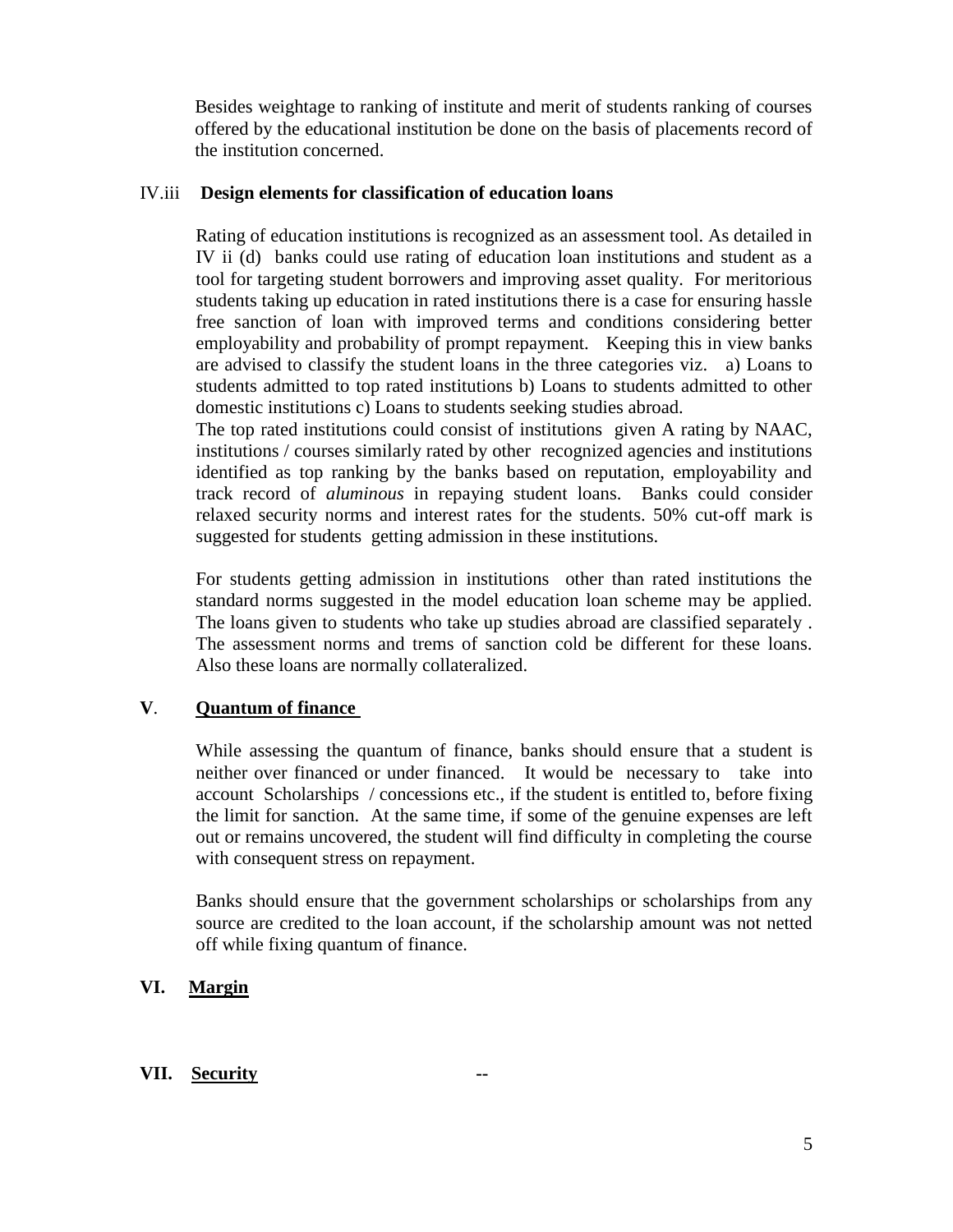# **VIII. Rate of interest**

In the past, interest rates were linked to the BPLR of banks. With effect from  $1<sup>st</sup>$ July 2010, the banking system has switched over to base rate linked product pricing for loans and advances. The new system is more transparent and expected to result in better risk based pricing of loans in the country. Also, market competition is expected to bring down interest spreads. Hence it is proposed to leave the interest rates free for banks to decide at their end. However, it is proposed to retain 1% interest concession for servicing of interest during study/moratorium period. It is also expected that the banks will charge relatively lower rates for loans up to  $\bar{\xi}$  4 lakhs and continue concessions hitherto being given to girl students**.** It will also be open to banks to offer differential interest rates based on rating of courses/institutions or even students**.**

# **IX. Appraisal/Sanction/Disbursement**

The model scheme does not look at the financial position of parents while evaluating loan to a meritorious student. Repayment possibilities have to be based on projected future earnings of the student on employment after education. To avoid subjectivity in assessment, it is suggested that the banks may fix from time to time earning potential for various courses, percentage of income to be considered for repayment etc. A well laid appraisal procedure will ensure that the decision to sanction an education loan is based on sound commercial logic, besides serving a noble social cause.

The suggestion that bank branches nearest to the residence of parents to consider the loan application was given for better tracking of students during and after study period. Banks are, however, free to adopt different norms to suit their business plans.

# **X. Repayment**

Repayment period has been increased to give greater comfort to the student borrowers to repay the loan out of their future earnings. Prepayment options are also provided for persons who would like to clear the loan faster out of better than anticipated earnings. No prepayment charges are to be levied in such cases.

# **XI. Insurance**

 Insurance policy should be obtained only with the prior consent of the student borrower. This is more so relevant in case of loans up to  $\bar{\tau}$  4 lakhs where the bank loans are without any security. The clause regarding insurance has been included in the scheme to provide a life cover to the student**.**